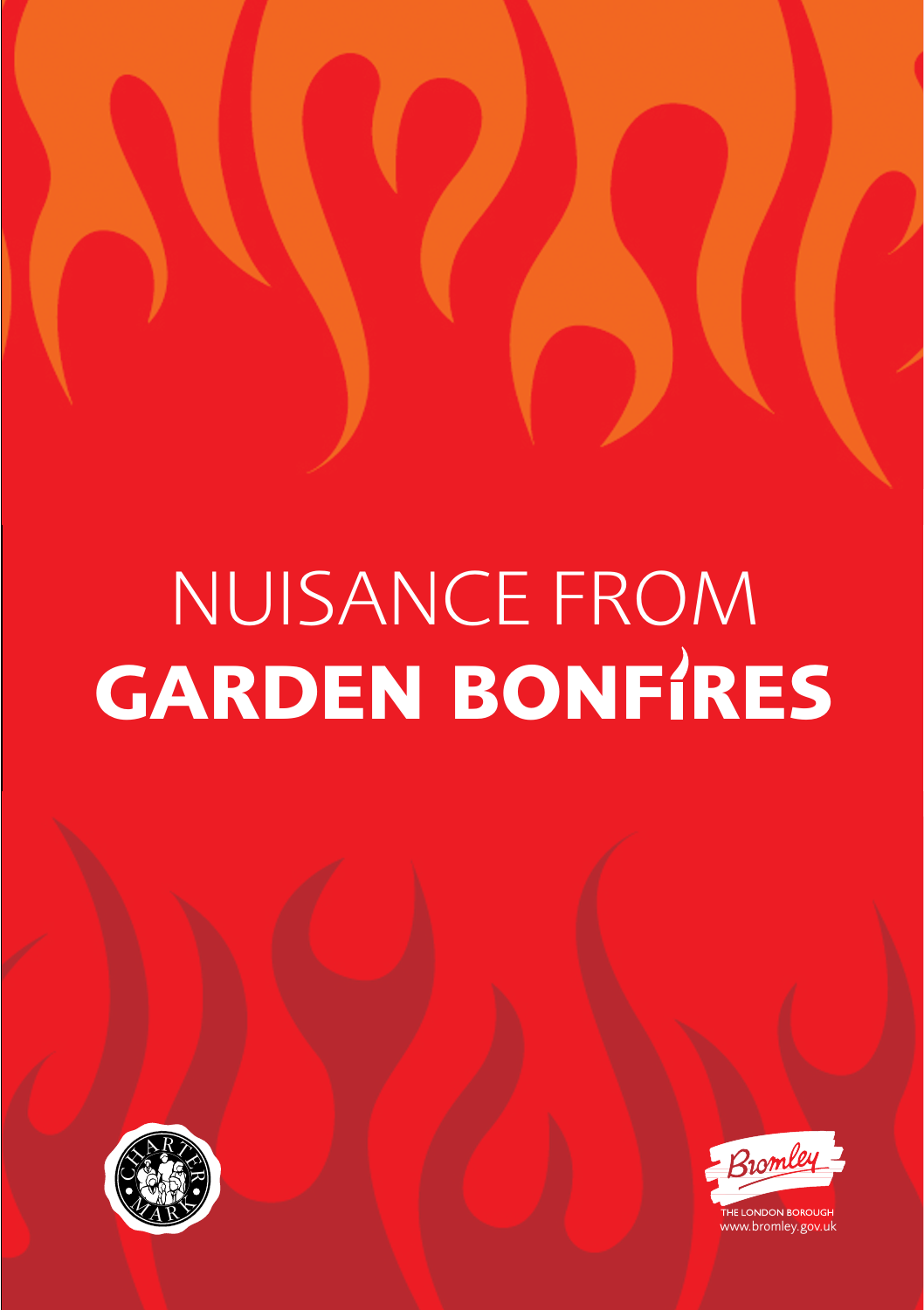#### **What's wrong with a good old fashioned bonfire?...**

**A garden bonfire may seem like a practical way of getting rid of garden waste and other rubbish; but they are not usually the most environmentally or neighbour friendly way and most of the waste could be put to better use.**

#### Public Nuisance

Each year Bromley Council receives a considerable number of complaints from residents affected by smoke and ash from their neighbours garden bonfire. Smoke and ash prevent your neighbours from enjoying their gardens, opening windows and hanging out washing.

#### Air Pollution

Bonfires add to air pollution and can produce poisonous and irritating gases.

#### **Dangerous**

Fire can spread to fences and buildings and also scorch trees and plants.

#### Legal Position

There are no bye-laws which control the lighting of bonfires - but under The Environmental Protection Act 1990 smoke and ash from a bonfire causing annoyance to neighbours could be an offence rendering the person having the bonfire liable to prosecution.

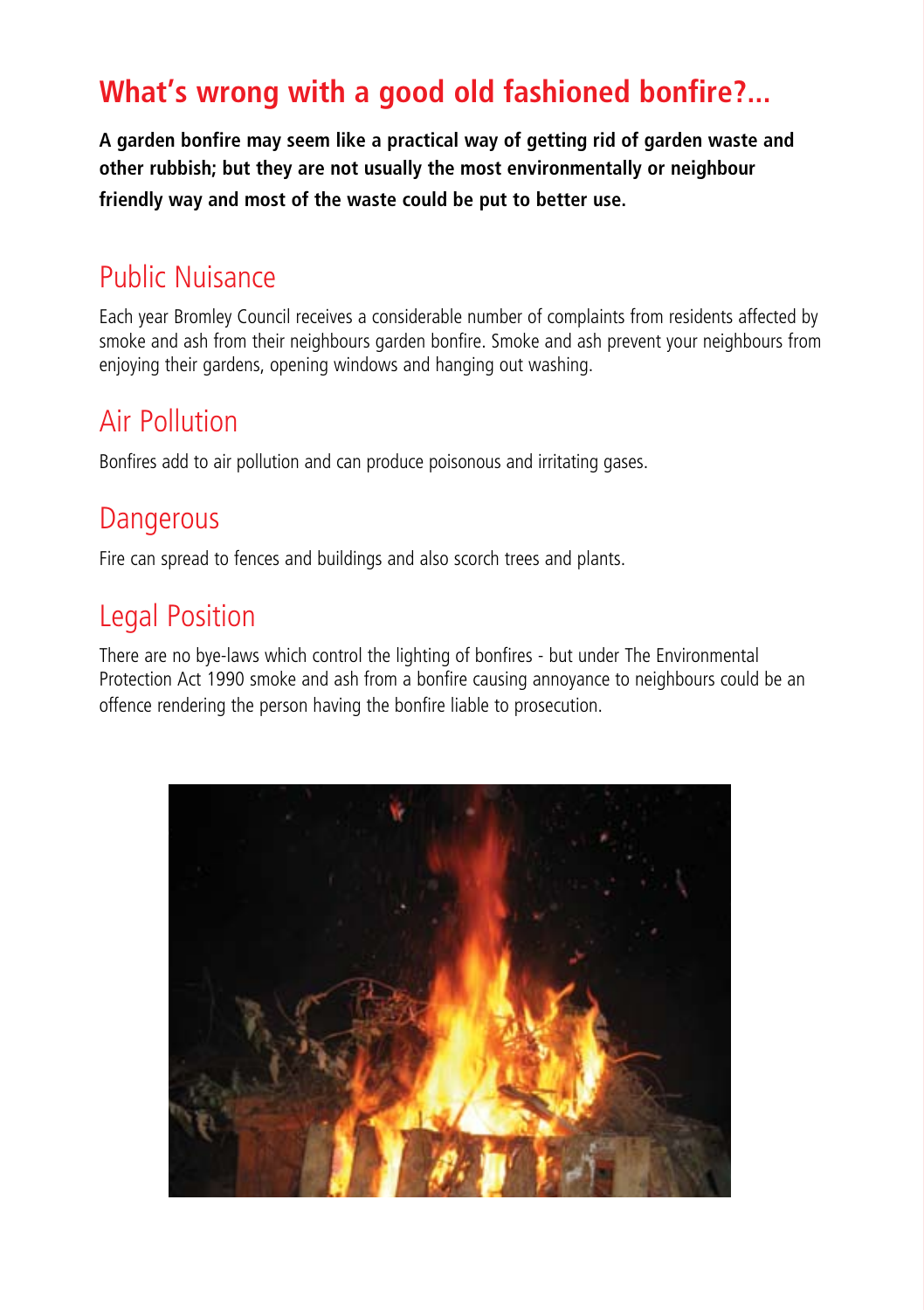## **BONFIRE** CODE...

**Remember it is not illegal to have a bonfire and there are no local bye-laws preventing you having one, however you must not cause a nuisance to your neighbours. A smoky bonfire or having garden bonfires on a frequent basis may well cause a nuisance and that can be an offence.**

**So, if you want to have the occasional garden bonfire - you will minimise the effect on your neighbours by taking the following precautions...**

- Only burn dry materials
- Never burn household rubbish, rubber tyres, plastics, foam, paint, treated or painted fence panels/ or wood.
- Never use solvents such as meths or petrol to light or encourage a fire
- Never have a bonfire in unsuitable weather conditions
- Avoid burning at weekends, bank holidays and when neighbours want to enjoy their gardens
- Never leave a fire unattended
- Douse with water if bonfire becomes a nuisance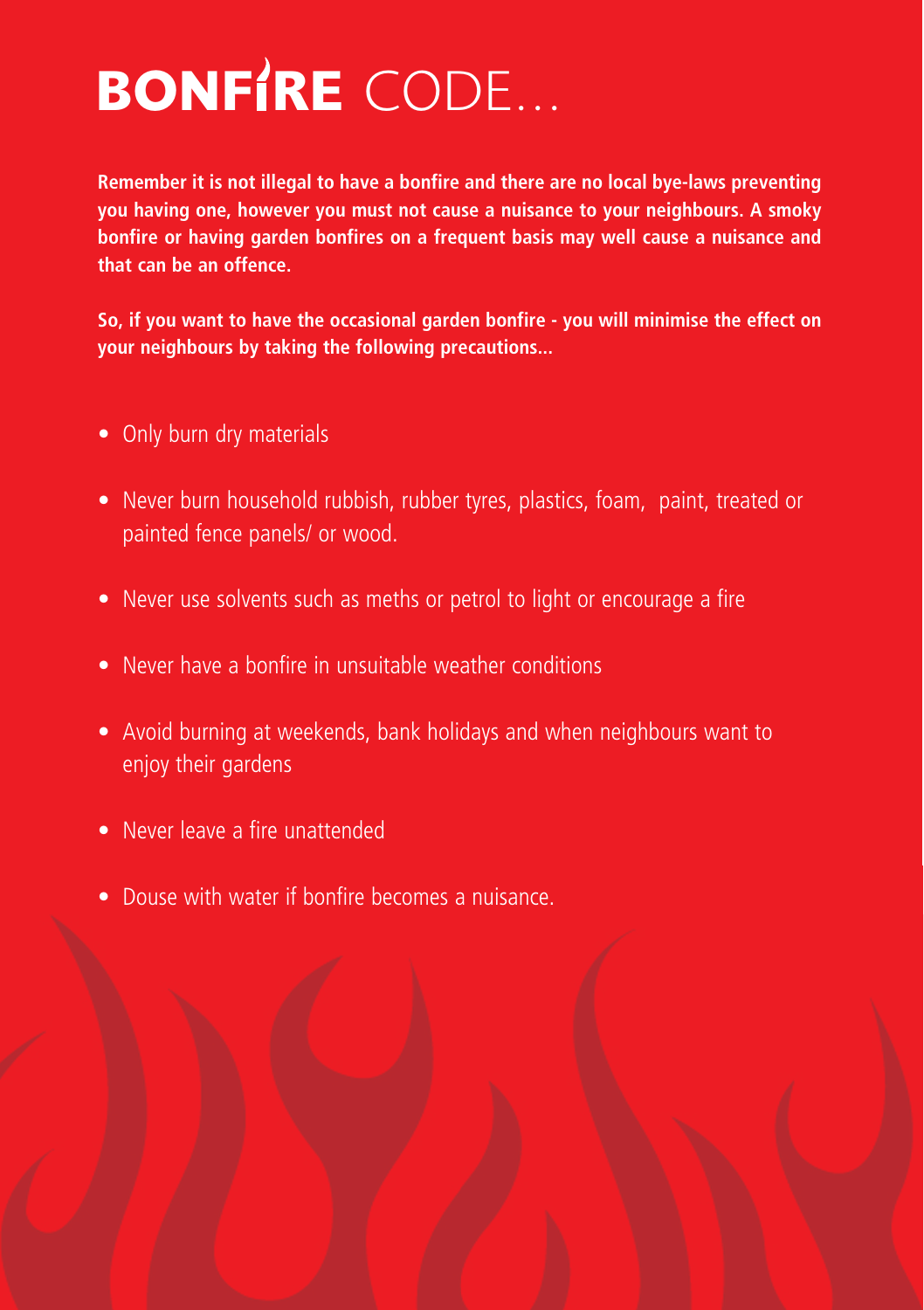#### **Alternatives to a bonfire...**

**Consider other ways of getting rid of materials normally put on a bonfire, which are unlikely to upset the neighbours and may also be less harmful to the environment! Options such as composting if done properly will save money in that by making your own compost you can save on purchasing commercial products.**

**Materials such as glass, paper and aluminium cans should be recycled in one of the many banks available throughout the Borough.**

#### Collections and Civic Amenity Sites (tips)

With a minimum of effort a good quality home made compost can be produced which can save on buying commercial products.

#### What do Lneed?

- A compost bin, either home-made or shop bought.
- Somewhere to put it  $-$  bare soil preferably.

| What can go in it?                                                       |                                                          |
|--------------------------------------------------------------------------|----------------------------------------------------------|
| Weeds and garden trimmings and<br>shredded wood prunings                 | <b>X</b> Meat and fish scraps                            |
| Kitchen waste such as raw vegetable<br>peelings; egg shells and tea-bags | X Cooked food                                            |
| Kitchen waste such as raw vegetable<br>peelings; egg shells and tea-bags | <b>X</b> Metal, plastic and glass                        |
| Old plants and flowers                                                   | <b>Nappies</b>                                           |
| $\triangleright$ Used bedding from pets such as rabbits                  | X Dog and cat manure                                     |
| Pure wool jumpers                                                        | X Large amounts of paper, autumn leaves<br>and wet grass |
| Straw and farmyard manure.                                               |                                                          |

#### Composting rules...

- Good mix of material
- Cover to protect from rain and retain warmth
- Turn heap now and again, or empty bin, mix and return so air can circulate
- Finished compost can be used around the garden.

Further information on composting and special offers available forcompost bins from **Environmental Promotions Unit at Bromley Council on (020) 8313 4510**.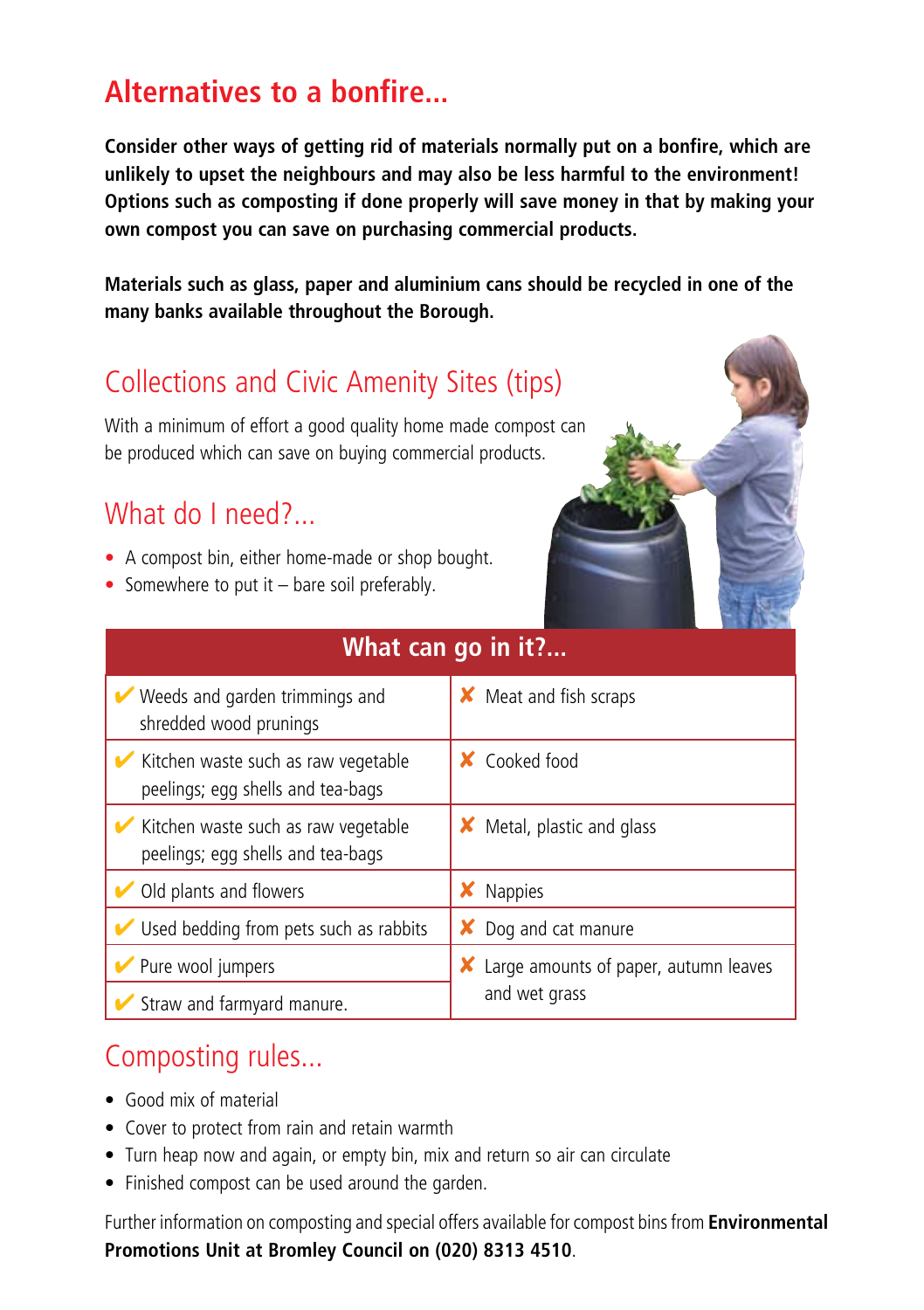#### **Collections and Civic amenity sites (tips)**

- A chargeable Garden waste collection service is available to collect garden waste direct from your property.
- simply purchase garden waste stickers from main reception at The Civic Centre, libraries or by writing to Green Garden Waste Central Depot, Baths Road, Bromley BR2 9RB. Stick them on your bags of garden waste and place the bags by your front gate.

For more information contact Bromley Council on (020) 8313 4557 or 0800 389 3804.

• If you have larger items or large quantities of garden waste to dispose of you can request a Special Collection. Please contact Bromley Council on (020) 8313 4970 for more information.

### **Location of Civic amenity sites (tips) There are two public tips in Bromley:**

#### **There are two public tips in Bromley:**

| Opening times: | 7am - 5.30pm Mon - Fri |
|----------------|------------------------|
|                | 7.30am - 4.00pm Sat    |
|                | 8.00am - 1.00pm Sun    |



To reduce queuing try to avoid "busy times" when visiting tips!